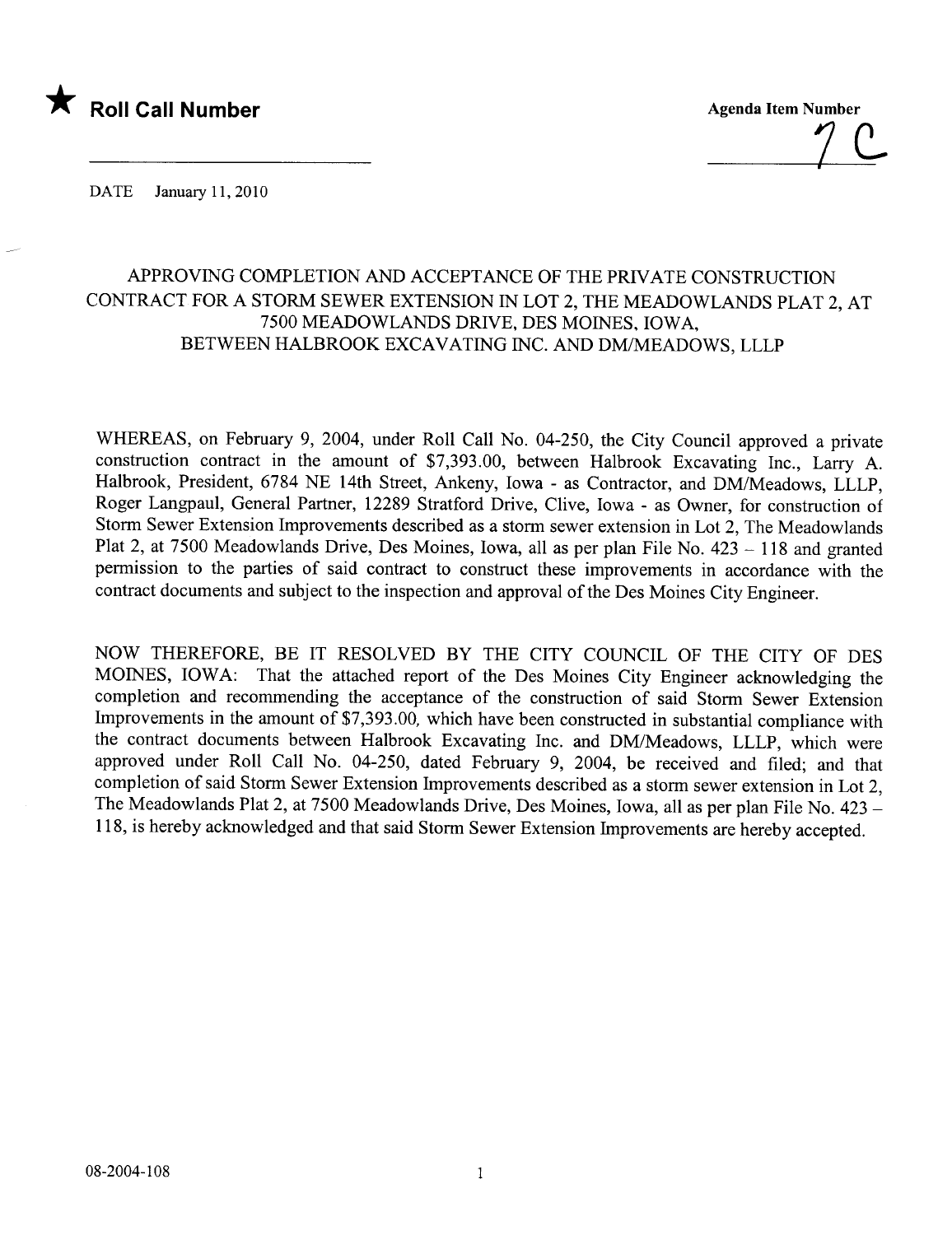



DATE January 11, 2010

Activity ID 08-2004-108

Moved by to adopt.

FORM APPROVED:

I them Vindon Kathleen Vanderpool

Deputy City Attorney

Funding Source: All project costs are to be paid by the Owner(s), Des Moines Art Center

 $\approx$ 

| <b>COUNCIL ACTION</b> | <b>YEAS</b> | <b>NAYS</b> | <b>PASS</b>     | <b>ABSENT</b> |
|-----------------------|-------------|-------------|-----------------|---------------|
| <b>COWNIE</b>         |             |             |                 |               |
| <b>COLEMAN</b>        |             |             |                 |               |
| <b>GRIESS</b>         |             |             |                 |               |
| <b>HENSLEY</b>        |             |             |                 |               |
| <b>MAHAFFEY</b>       |             |             |                 |               |
| <b>MEYER</b>          |             |             |                 |               |
| <b>MOORE</b>          |             |             |                 |               |
| <b>TOTAL</b>          |             |             |                 |               |
| <b>MOTION CARRIED</b> |             |             | <b>APPROVED</b> |               |
|                       |             |             |                 |               |
|                       |             |             |                 | Mayor         |

I, Diane Rauh, City Clerk of said City Council, hereby certify that at a meeting of the City Council, held on the above date, among other proceedings the above was adopted.

IN WITNESS WHEREOF, I have hereunto set my hand and affixed my seal the day and year first above written.

Mayor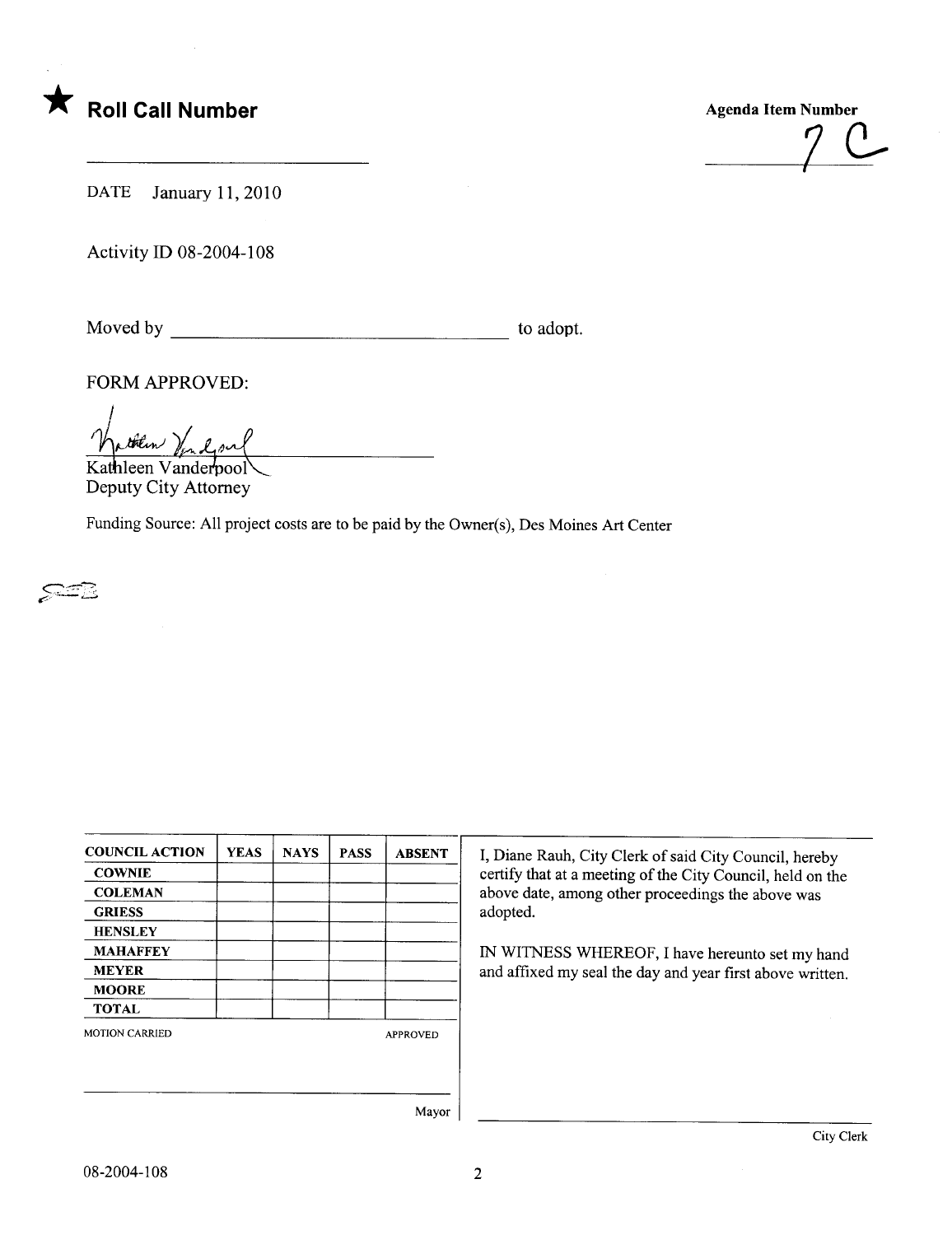

NO SCALE

## **MEADOWLANDS PLAT 2** STORM SEWER EXTENSION IN LOT 2 **ACTIVITY ID 08-2004-108**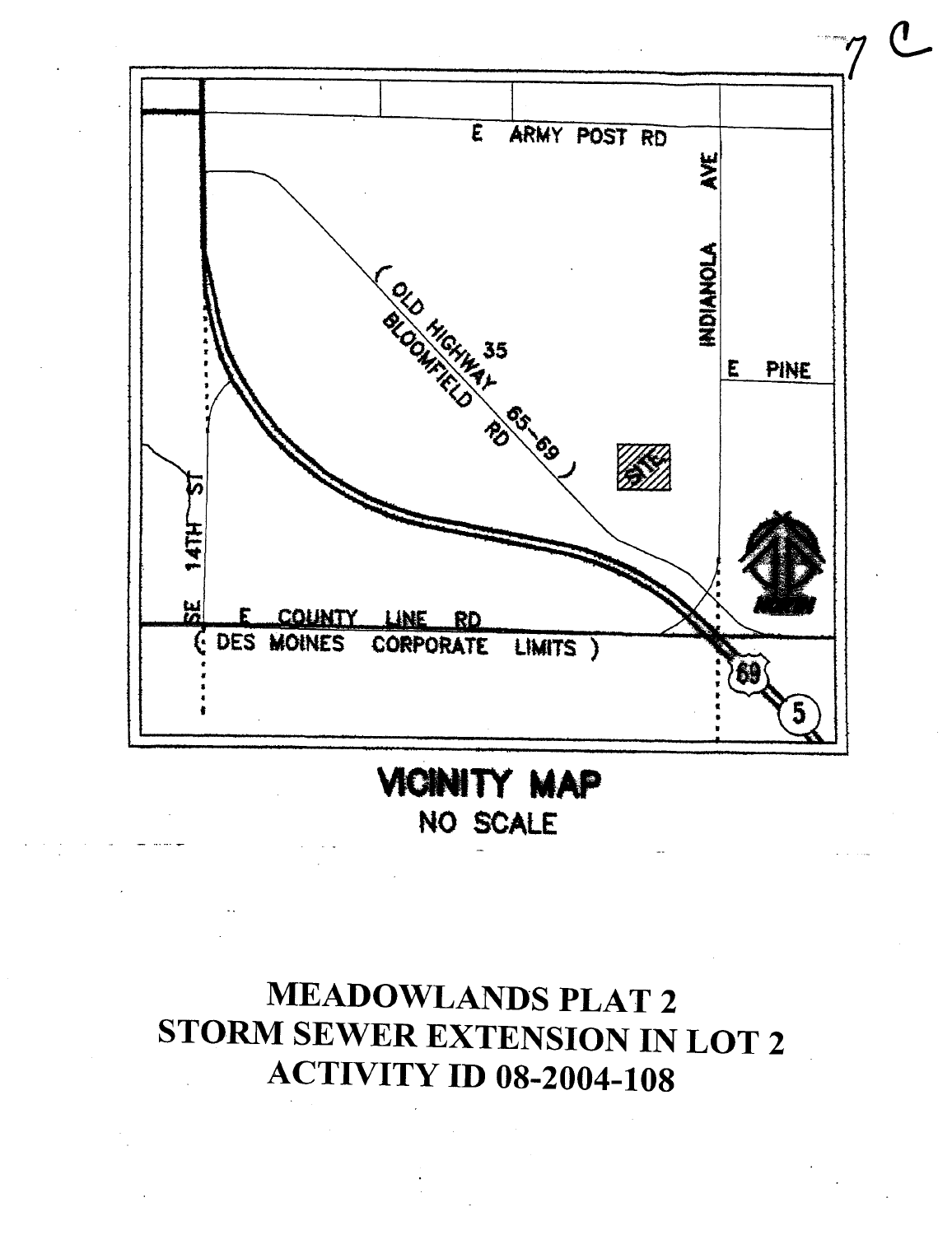

The Honorable Mayor and Members of the City Council City of Des Moines

On February 9, 2004, under Roll Call No. 04-250, the City Council approved a private construction contract in the amount of \$7,393.00, between Halbrook Excavating Inc. (Larry A. Halbrook, President, 6784 NE 14th Street, Ankeny, Iowa - as Contractor), and DM/Meadows, LLLP (Roger Langpaul, General Partner, 12289 Stratford Drive, Clive, Iowa - as Owner), for construction of Storm Sewer Improvements being a storm sewer extension in Lot 2, The Meadowlands Plat 2, at 7500 Meadowlands Drive, Des Moines, Iowa, all as per plan File No. 423 - 118, and granted permission to the paries of said contract to construct these improvements in accordance with the contract documents and subject to the inspection and approval of the Chief Civil Engineer.

I hereby certify that the construction of said Storm Sewer Improvements being a storm sewer extension in Lot 2, The Meadowlands Plat 2, at 7500 Meadowlands Drive, Des Moines, Iowa, all as per plan File No. 423 - 118, Activity ID 08-2004-108, has been completed in substantial compliance with the contract documents between Halbrook Excavating Inc., and DM/Meadows, LLLP, which were approved under Roll Call No. 04-250, dated February 9, 2004, and I hereby recommend that the above Storm Sewer Improvements be accepted.

I further certify that the amount of completed Storm Sewer Improvements is \$7,393.00.

~z'&~..

Jeb E. Brewer, P.E. City Engineer